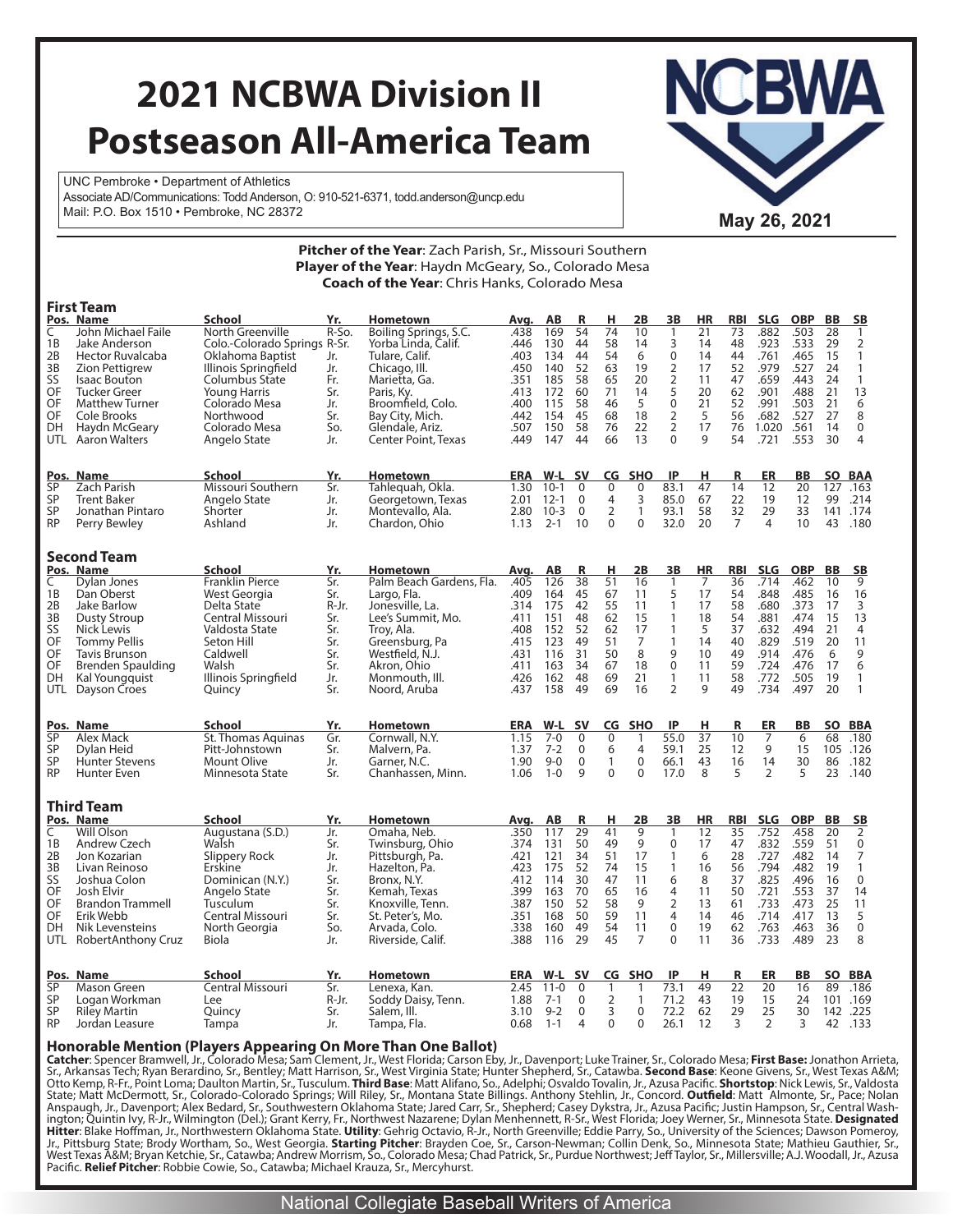# **2021 Postseason All-Region Teams**

### **ATLANTIC REGION**

**Player of the Year:** Tommy Pellis, Sr., Seton Hill **Pitcher of the Year:** Dylan Heid, Sr., Pitt-Johnstown **Coach of the Year:** Marc Marizzaldi, Seton Hill

#### **First Team**

Starting Pitcher: Dylan Heid, Sr., Pitt-Johnstown Starting Pitcher: Jeff Taylor, Sr., Millersville Starting Pitcher: Ethan Lauchart, Sr., West Virginia State Relief Pitcher: Michael Krauza, Sr., Mercyhurst Catcher: Luke Trainer, Sr., Millersville First Base: Matt Harrison, Sr., West Virginia State Second Base: Jon Kozarian, Jr., Slippery Rock Third Base: Luis Dominguez, Sr., Wheeling Shortstop: Anthony Stehlin, Jr., Concord Outfield: Tommy Pellis, Sr., Seton Hill Outfield: Bren Taylor, So., Millersville Outfield: Jared Carr, Sr., Shepherd Designated Hitter: Justin Horn, Sr., West Chester Utility: Jacob Murray, So., Wheeling

# **Second Team**

Starting Pitcher: Logan Campbell, Sr., Charleston (W.Va.) Starting Pitcher: Hunter DePrimo, Sr., Mansfield Starting Pitcher: Nick Riggle, Sr., California (Pa.) Relief Pitcher: Albert Baez, Jr., Wheeling Catcher: Connor Hamilton, Jr., Slippery Rock First Base: Mike Ferrara, Jr., West Chester Second Base: Zack Saryeldin, R-Fr., Concord Third Base: Evan Antonellis, Jr., Concord Shortstop: Ben Ross, R-Fr., Notre Dame (Ohio) Outfield: Derek Orndorff, Sr., Seton Hill Outfield: Hayden Cartt, Jr., Charleston (W.Va.) Outfield: Caleb Walls, Sr., Shepherd Designated Hitter: Tre'von Smith, Jr., Glenville State Utility: Tyler Melko, Sr., Mansfield

# **CENTRAL REGION**

**Player of the Year:** Dusty Stroup, Sr., Central Missouri **Pitcher of the Year:** Zach Parish, Sr., Missouri Southern **Coach of the Year:** Matt Magers, Minnesota State

# **First Team**

Starting Pitcher: Collin Denk, So., Minnesota State Starting Pitcher: Mason Green, Sr., Central Missouri Starting Pitcher: Zach Parish, Sr., Missouri Southern Relief Pitcher: Hunter Even, Sr., Minnesota State Catcher: Will Olson, Jr., Augustana (S.D.) First Base: Jonathon Arrieta, Sr., Arkansas Tech Second Base: Hector Ruvalcaba, Jr., Oklahoma Baptist Third Base: Dusty Stroup, Sr., Central Missouri Shortstop: Alex Madera, Sr., Central Missouri Outfield: Alex Bedard, Sr., Southwest Oklahoma State Outfield: Erik Webb, Sr., Central Missouri Outfield: Joey Werner, Sr., Minnesota State Designated Hitter: Blake Hoffman, Jr., Northwestern Oklahoma State Utility: Dawson Pomeroy, Jr., Pittsburg State

# **Second Team**

Starting Pitcher: Ryan Jares, So., Augustana (S.D.) Starting Pitcher: Patrick Minor, Jr., Arkansas Tech Starting Pitcher: Nic Swanson, Fr., Northeastern State Relief Pitcher: Ryder Yakel, Sr., Harding Catcher: Cooper Minnick, Sr., Emporia State First Base: Cole Taylor, Sr., Central Missouri Second Base: Austin Baker, Sr., Southern Arkansas Third Base: David Butterfield, Sr., Harding Shortstop: Dylan Borman, Sr., Arkansas-Monticello Outfield: Josh Schumacher, Sr., Central Missouri

Outfield: Carter Howell, So., Augustana (S.D.) Outfield: Seth Morrow, Fr., Southeastern Oklahoma State Outfield: Troy Gagan, Sr., Missouri Southern Designated Hitter: Evan Hafley, So., Arkansas Tech Utility Player: Austin Savary, Sr., Winona State

# **EAST REGION**

**Player of the Year:** Joshua Colon, Sr., Dominican **Pitcher of the Year:** Alex Mack, Sr., St. Thomas Aquinas (N.Y.) **Coach of the Year:** Tom Riley, Goldey-Beacom

# **First Team**

Starting Pitcher: Nick Artymowicz, Sr., Southern New Hampshire Starting Pitcher: Jack Galligan, Sr., Thomas Jefferson Starting Pitcher: Alex Mack, Sr., St. Thomas Aquinas (N.Y.) Relief Pitcher: Matt Bukavich, Jr., Thomas Jefferson Catcher: Dylan Jones, Sr., Franklin Pierce First Base: Ryan Berardino, Sr., Bentley (Mass.) Second Base: Sean Hogan, Sr., Molloy Third Base: Matt Alifano, So., Adelphi Shortstop: Joshua Colon, Sr., Dominican Outfield: Matt Almonte, Sr., Pace Outfield: Tavis Brunson, Sr., Caldwell Outfield: Quintin Ivy, R-Jr., Wilmington (Del.) Designated Hitter: Dakota Mulcay, R-Jr., Southern New Hampshire Utility: Eddie Parry, R-So., University of the Sciences

# **Second Team**

Starting Pitcher: Christian Aich, So., Pace Starting Pitcher: Charlie Cucchiara, So., Molloy Starting Pitcher: Wesley Tobin, Sr., Southern New Hampshire Relief Pitcher: Brandon Ostiguy, Jr., Bentley (Mass.) Catcher: Sam Barletta, Jr., Chestnut Hill First Base: Garrett Musey, Fr., Goldey-Beacom Second Base: Anthony Zambito, Jr., Southern Connecticut State Third Base: Richard Paulino, Jr., Dominican Shortstop: Ian Battipaglia, So., Franklin Pierce Outfield: Tim Feliz, Jr., Adelphi Outfield: Richard Joa, Sr., Thomas Jefferson Outfield: James Versage, Sr., St. Thomas Aquinas (N.Y.) Designated Hitter: Ameir Uzzell, Sr., Chestnut Hill Utility: Reed Hoskins, So., Queens (N.Y.)

# **Honorable Mention**

First Base: Jonel Ozuna, Sr., Franklin Pierce. Second Base: Nick Cirelli, R-Sr., University of the Sciences. Outfield: Matt Overton, Sr., Molloy. Utility: Andrew Roden, Jr., Le Moyne.

# **MIDWEST REGION**

**Player of the Year:** Zion Pettigrew, Jr., Illinois Springfield **Pitcher of the Year:** Riley Martin, Sr., Quincy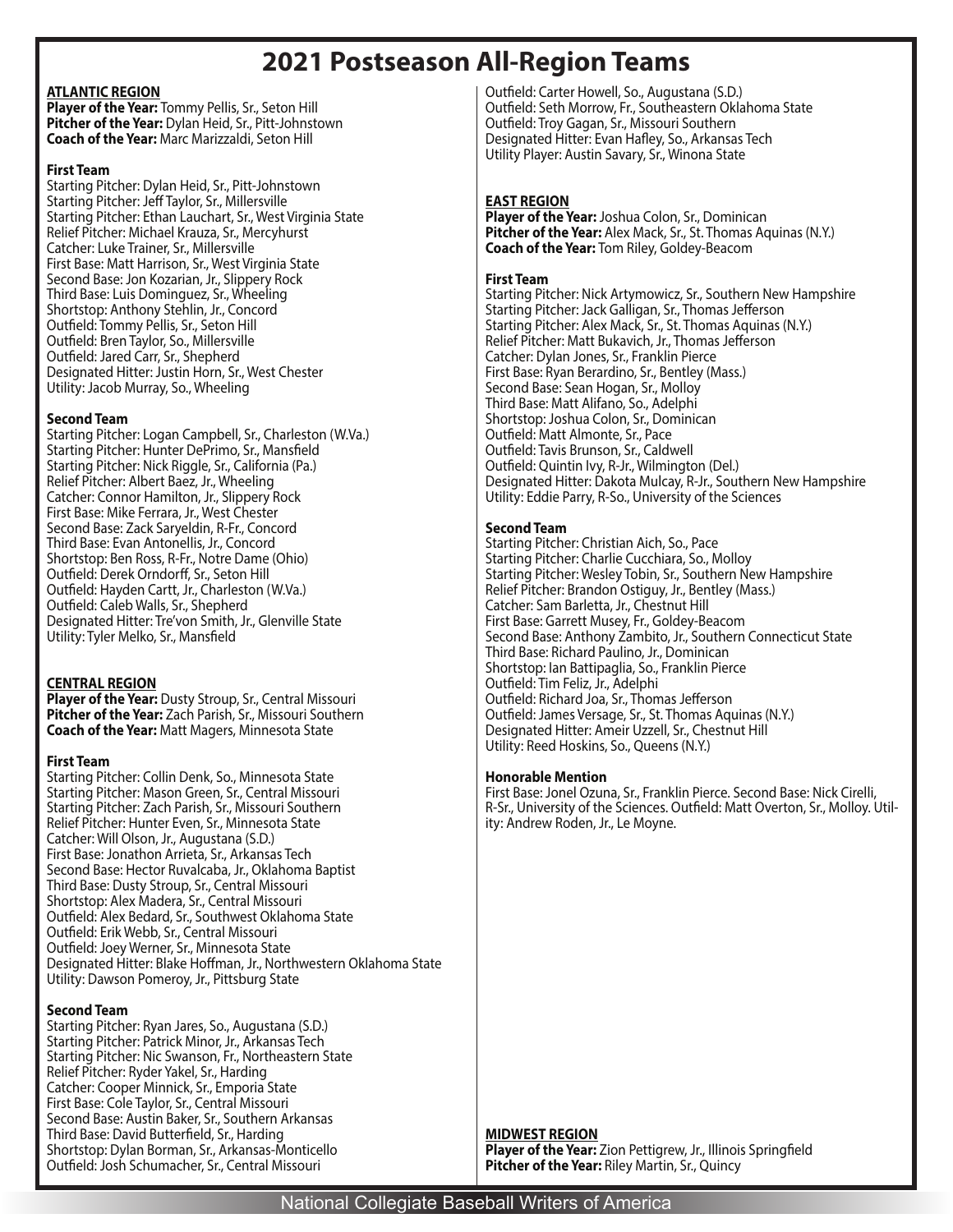# **2021 Postseason All-Region Teams**

#### **Coach of the Year:** Ryan Copeland, Illinois Springfield

#### **First Team**

Starting Pitcher: Riley Martin, Sr., Quincy Starting Pitcher: Chad Patrick, Sr., Purdue Northwest Starting Pitcher: Clay Cooper, Sr., Malone Relief Pitcher: Perry Bewley, Jr., Ashland Catcher: Carson Eby, Jr., Davenport First Base: Andrew Czech, Sr., Walsh Second Base: Rhett Evans, So., Northwood Third Base: Zion Pettigrew, Jr., Illinois Springfield Shortstop: Michael O'Brien, Jr., Lewis Outfield: Cole Brooks, Sr., Northwood Outfield: Nolan Anspaugh, Jr., Davenport Outfield: Brenden Spaulding, Sr., Walsh Designated Hitter: Kal Youngquist, Jr., Illinois Springfield Utility: Dayson Croes, Sr., Quincy

#### **Second Team**

Starting Pitcher: Jake Karaba, So., Lewis Starting Pitcher: Jack Eisenbarger, Sr., Rockhurst Starting Pitcher: Chad Saner, Fr., Illinois Springfield Relief Pitcher: Jay Benard, Sr., Trevecca Nazarene Catcher: Nikko Calabro, So., Drury First Base: Noah Marcoux, Jr., Davenport Second Base: David Silva, So., Ohio Dominican Third Base: Garrett Roberts, Sr., Ashland Shortstop: David Jeffers, Jr., Northwood Outfield: Braden Odom, Jr., Trevecca Nazarene Outfield: Tyler Stamer, Sr., Rockhurst Outfield: Austin Alderman, So., Illinois Springfield Designated Hitter: Alex Brill, So., Ohio Dominican Utility: Griffin Stevens, So., Tiffin

#### **SOUTH REGION**

**Player of the Year:** Dan Oberst, Sr., West Georgia **Ptcher of the Year:** Jonathan Pintaro, Jr., Shorter **Coach of the Year:** Mark Brew, Lee

#### **First Team**

Starting Pitcher: Jonathan Pintaro, Jr., Shorter Starting Pitcher: Jayln Whitehead, Sr., Rollins Starting Pitcher: Logan Workman, R-Jr., Lee Relief Pitcher: Jordan Leasure, Jr., Tampa Catcher: Sam Clement, Jr., West Florida First Base: Dan Oberst, Sr., West Georgia Second Base: Jake Barlow, Jr., Delta State Third Base: Alan Smith, Sr., Lee Shortstop: Nick Lewis, Sr., Valdosta State Outfield: Vaun Brown, Sr., Florida Southern Outfield: Adan Fernandez, Jr., Nova Southeastern Outfield: Dylan Menhennett, R-Sr., West Florida Designated Hitter: David Mayberry, Sr., Valdosta State Utility: Brody Wortham, So., West Georgia

#### **Second Team**

Starting Pitcher: Evan Floyd, R-Jr., West Florida Starting Pitcher: Michael Paul, Jr., Tampa Starting Pitcher: Hunter Riggins, Jr., Delta State Relief Pitcher: Ben Terwilliger, Jr., Barry Catcher: Colin Brewer, R-So., Alabama Huntsville First Base: Ryan Beamish, Sr., Lee Second Base: Nicholas Winkelmeyer, So., Tampa Third Base: Jake Nemith, Jr., West Alabama Shortstop: Tyler Epstein, Fr., Nova Southeastern Outfield: Garrett Bodine, R-So., Alabama Huntsville Outfield: E.J. Cumbo, So., Tampa Outfield: Kirkland Trahan, So., Delta State Designated Hitter: Paul Coumoulos, Jr., Saint Leo

Utility: Caleb Reese, Fr., Mississippi College

#### **Honorable Mention**

Starting Pitcher: Taylor Boisclair, Sr., Shorter; J.P. Williams, Sr., Nova Southeastern. Relief Pitcher: Andy Rivera, Sr., Lee. Third Base: Sam LaFontaine, Sr., Rollins. Outfield: Lawrence Cicileo, Sr., Lynn; Jacob Pajer, Fr., Shorter.

#### **SOUTH CENTRAL REGION**

**Player of the Year:** Haydn McGeary, So., Colorado Mesa **Pitcher of the Year:** Trent Baker, Jr., Angelo State **Coach of the Year:** Chris Hanks, Colorado Mesa

#### **First Team**

Starting Pitcher: Trent Baker, Jr., Angelo State Starting Pitcher: Andrew Morris, So., Colorado Mesa Starting Pitcher: Mathieu Gauthier, Sr., West Texas A&M Relief Pitcher: Noah Bates, Jr., Oklahoma Christian Catcher: Spencer Bramwell, Jr., Colorado Mesa First Base: Jake Anderson, R-Sr., Colorado Colorado Springs Second Base: Keone Givens, Sr., West Texas A&M Third Base: Bill Ralston, So., MSU Denver Shortstop: Matt McDermott, Sr., Colorado Colorado Springs Outfield: Josh Elvir, Sr., Angelo State Outfield: Matthew Turner, Jr., Colorado Mesa Outfield: Blake Empkey, So., Oklahoma Christian Designated Hitter: Haydn McGeary, So., Colorado Mesa Utility: Aaron Walters, Jr., Angelo State

#### **Second Team**

Starting Pitcher: Logan Soole, Sr., MSU Denver Starting Pitcher: Benjamin Elder, Jr., Angelo State Starting Pitcher: Daniel Silva, R-Sr., Colorado Colorado Springs Relief Pitcher: Carter Brown, Sr., West Texas A&M Catcher: Luis Navarro, Jr., Lubbock Christian First Base: Michael DiFiore, Fr., Oklahoma Christian Second Base: Kiichi Sato, R-So., Colorado Colorado Springs Third Base: Jordan Williams, R-So., Angelo State Shortstop: Jake Mares, R-Jr., St. Mary's (Texas) Outfield: Cade Engle, Sr., West Texas A&M Outfield: Larry Leitha, Sr., Lubbock Christian Outfield: Evan Richards, R-Jr., Colorado Colorado Springs Designated Hitter: Chance Westervelt, Fr., Oklahoma Christian Utility: Blake Holub, Jr., St. Edward's (Texas)

#### **SOUTHEAST REGION**

**Player of the Year:** John Michael Faile, R-So., North Greenville **Pitcher of the Year:** Hunter Stevens, Jr., Mount Olive